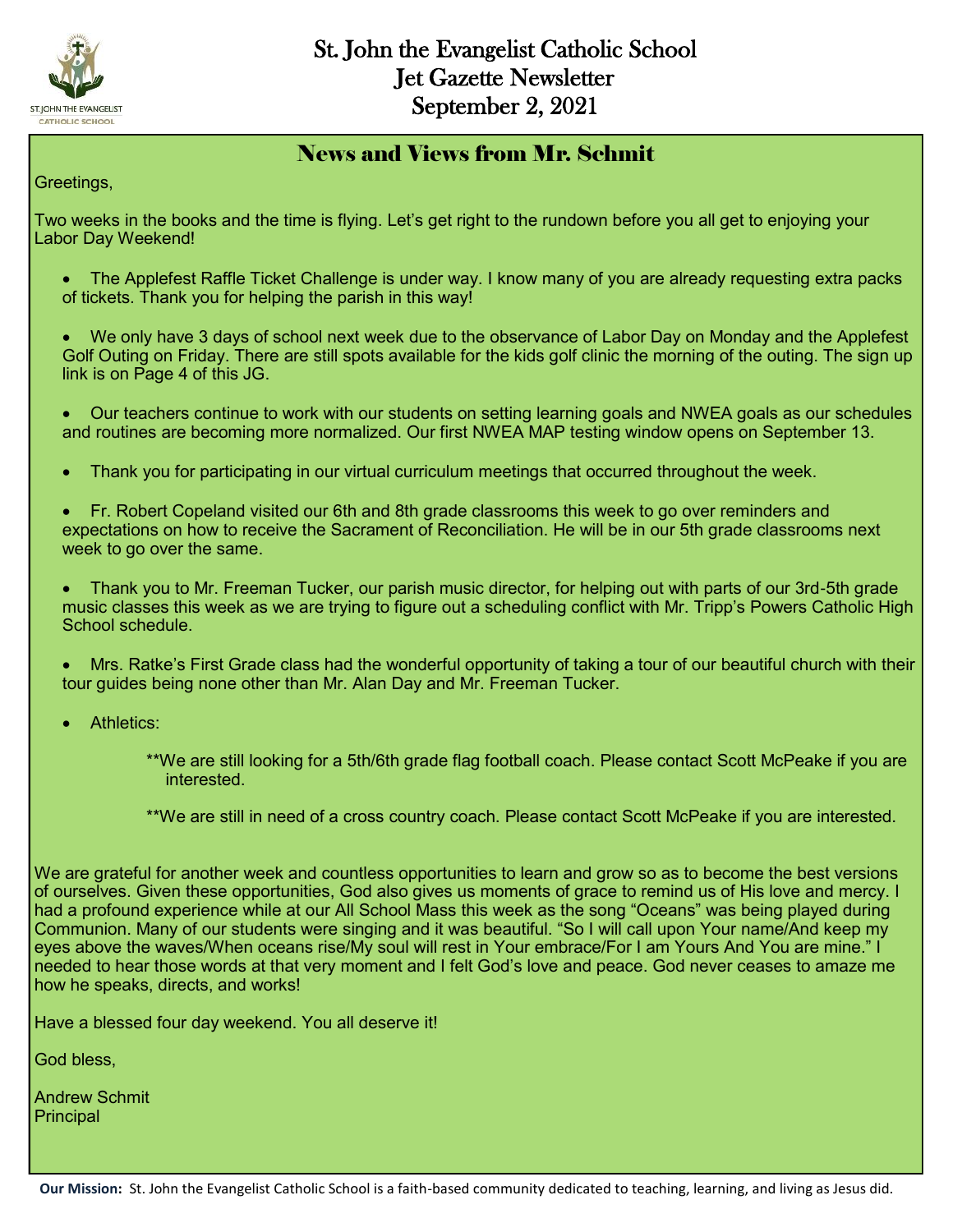# **Dates to Remember**

|          |       | <b>SEPTEMBER</b>                                                  |
|----------|-------|-------------------------------------------------------------------|
| Monday   | 6     | Labor Day-No School                                               |
| Monday   | $\,6$ | Happy Birthday, Mrs. Trollman!                                    |
| Thursday | 9     | Out of Uniform-Red, White, and Blue Day                           |
| Friday   | 10    | No School-Applefest Golf Outing                                   |
| Saturday | 18    | Altar Server Training 9AM-More details will be provided next week |
| Monday   | 20    | Picture Day                                                       |
|          |       | <b>OCTOBER</b>                                                    |
| Friday   |       | No Hot Lunch -See Below                                           |
|          |       |                                                                   |

## **Important Parent Information**

#### **Please be sure to return your Emergency Card if you haven't already done so.**

#### **Report All Student Absences**

This is a must!!! Please be sure to let the office know of ALL absences whether due to illness or not. We have to follow up on all unreported absences, so it is helpful if you can let us know in the morning if your child is not coming to school. If the absence is due to illness, please let us know what symptoms your child is experiencing. To report an absence, you can call the school office or you can email Mrs. Haiss at ahaiss@siseducation.com. Please note:

- **Please be sure to be specific about symptoms in an email or voicemail. "Not feeling well" or "under the weather" requires a follow-up to inquire about symptoms.**
- **If you are reporting a fever (even if it's a low-grade fever), please provide the temperature that was recorded.**

# **Food Service**

#### **LUNCH TIMES**

| Kindergarten and 1st grade: | 10:50 AM-11:15 AM |
|-----------------------------|-------------------|
| 2nd and 3rd grades:         | 11:20 AM-11:45 AM |
| 4th and 5th grades:         | 11:50 AM-12:15 PM |
| Middle School:              | 12:25 PM-12:50 PM |

Please remember that under our current protocols, no third party lunch deliveries will be accepted. If a parent needs to drop off a forgotten lunch, please label the lunch box and place it on the table between the two sets glass doors in the lobby. Students may also get hot lunch if they have forgotten their lunch at home.

Don't forget that all lunches and snacks should be nut free. If you are sending a sandwich made from a product such as "Wow" Butter, please label it as such so that our lunch helpers know that it is a nut-free product.

> **There will be no hot lunch served on Friday, October 1st . Ala Carte items and snack line will still be available. Students who are unable to bring a cold lunch will be able to purchase a Wow butter sandwich with chips and a milk.**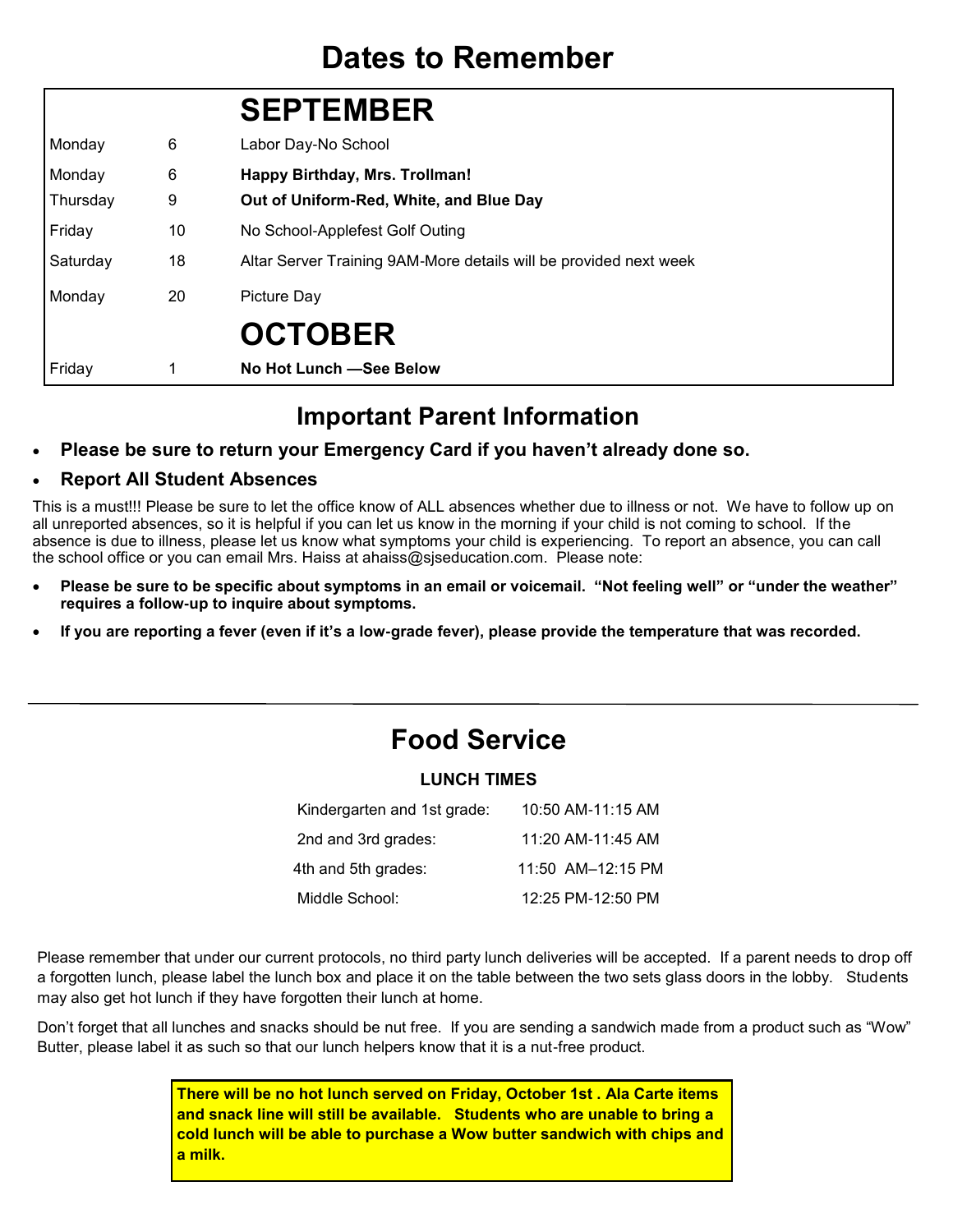

**School office hours are Monday-Friday 7:30 AM to 4:00 PM when school is in session.**

**PLEASE NOTE: The office will be CLOSED DAILY from 3:10-3:30 PM to allow office staff to assist with new dismissal procedures. Phones will still be open (you may have to leave a message), but the office will be closed to ALL visitors. Any students needing early dismissal will need to be picked up prior to 3:10. After 3:10 PM, all students will be sent to the preschool loop, upper loop, or Jets Club. Students may not wait by the office.** 

**Please note that drop off begins at 7:40 AM each morning. Please do not drop your child off before 7:40. Please wait until the supervisors start to release from the cars. The lobby is reserved for the families of supervising parents. If you need to drop off your children prior to 7:40 AM, please take them to Jets Club.** 

## **HELP WANTED**

We are looking for volunteers to help out on Popcorn Fridays. If you are interested, please contact our popcorn chair, Jillian Arndt at jillian.ski@tgmail.com. All volunteer requirements must be met.



# **Athletics Information**

#### **From the AD:**

Save the Date : St John Athletics Booster Club is being formed and we are looking for parents to be involved . We will hold a meeting on Tuesday, September 14th at 7 pm in school cafeteria.

Powers Homecoming Parade-September 17th at 5:15. All Fall Sports teams invited to walk.

Still looking for Cross County Coach and 5/6 Football coach.

Please call if interested 810- 869-4344 cell

Scott McPeake





## **Spiritwear**

Stay tuned for details regarding opportunities to purchase spiritwear.

On Spiritwear days, students may wear St. John School or Powers Catholic High School

apparel with jeans or uniform bottoms. Jeans should be in good condition free from rips or tears. Students may not wear leggings to school on spiritwear days or out of uniform days. This applies to all students from preschool to 8th grade.

Students who are not wearing the appropriate uniform or spiritwear may be asked to change into something from the uniform closet or be asked to call home for a change of clothes.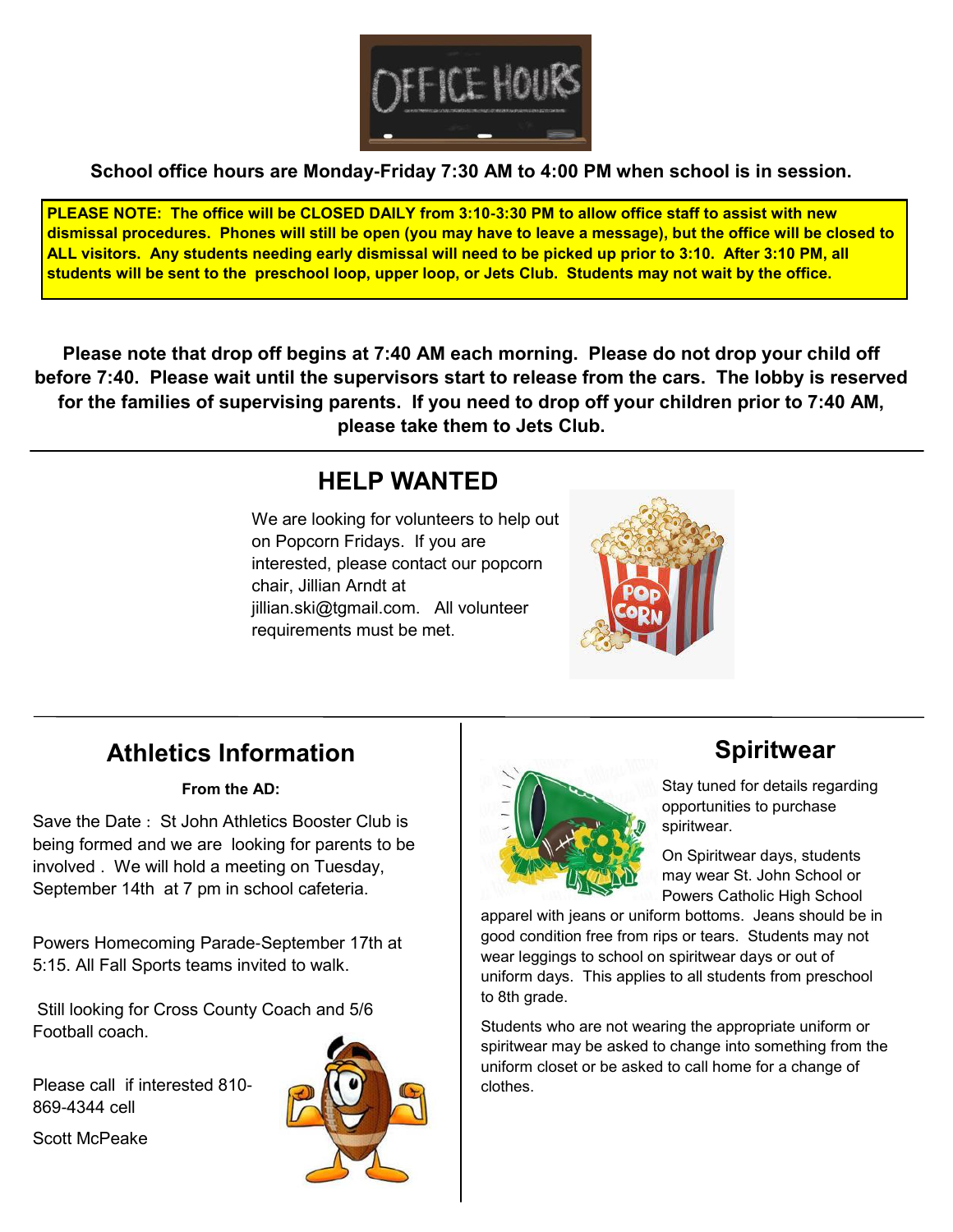## **VISITOR PROCEDURES**

- Essential staff and students will be the only people allowed in the school building unless special permission is granted in advance by administration
- The Uniform Closet will only be open and available to parents after school, beginning at 3:30 PM. You do not need an appointment.
- Adult guests entering the school must wear a facial covering and wash/sanitize hands prior to entering
- Guests will not be permitted to join students for lunch
- No third party lunch deliveries

 If an item from home needs to be delivered to a student, you may drop it off in the office or leave the item on the table between the two sets of glass doors in the front lobby. Be sure the item is clearly labeled for the student to whom it belongs. Office staff will periodically check for items throughout the day.

# **Requirements for Volunteers**

The Diocese of Lansing requires that anyone who has contact with minor children receive Virtus Training, including all volunteers. In order to be a volunteer at St. John the Evangelist Catholic School, you must complete the following:

1. Register online at https://www.virtusonline.org to attend a "Protecting God's Children" presentation. You must attend the presentation for which you registered. Upcoming "Protecting God's Children" training sessions will be added to the website periodically. We will also keep you informed as additional sessions are added.

2. Read and sign the Diocese of Lansing Volunteer Code of Conduct. This form is available in the school office or you can print one [here.](https://www.dioceseoflansing.org/sites/default/files/2020-03/CodeofConduct_03_2020-r1.pdf) 

3. Read and sign the Diocese of Lansing Criminal Background Check Form. This form is available in the school office or you can print one [here.](https://www.dioceseoflansing.org/sites/default/files/2017-03/DOLBackgroundCheckReleaseNOV2014_0.pdf) 

You may not participate in any volunteer positions until you have completed all requirements.

**Please note that any one who completed Virtus Training more than 5 years ago (2015 and prior) is required to complete an online refresher training course. You will receive notification of this in the next few weeks.** 



Please be on the look out for the Applefest tickets that each student brought home this week. There are many prizes to be had for selling LOTS of tickets!





## **Kids Golf Clinic**

Prior to the Applefest Golf Outing on September 10th, there will be a Kids Golf Clinic from 9 AM to 10 AM. Be sure to register soon because there are limited spots available. Click [here](https://www.stjohnfenton.org/applefest-golf-registration.html) to register for free.